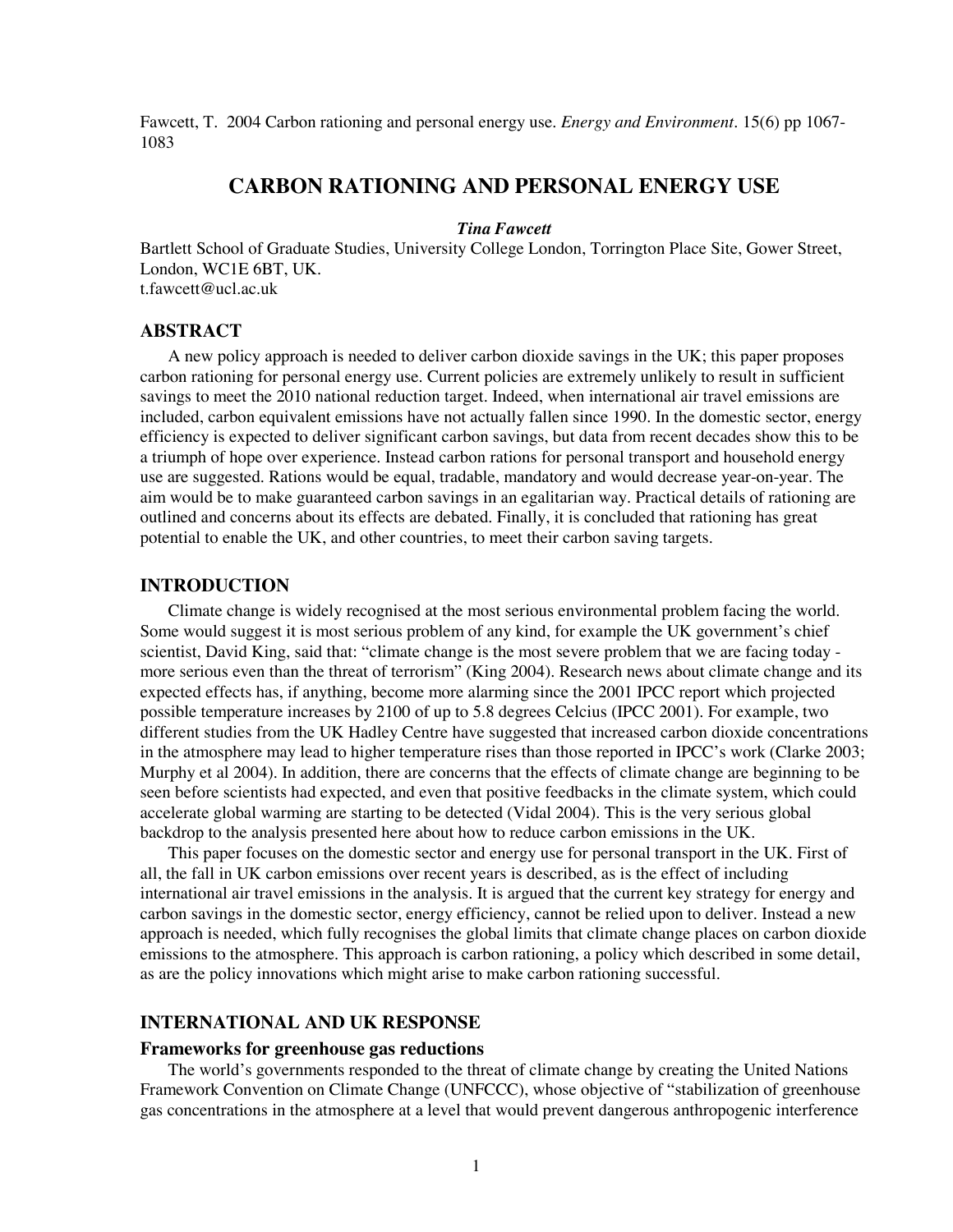with the climate system" was put into action through the Kyoto Protocol (UN 1992; UN 1997). The net effect of Kyoto, if the targets are met, will be to reduce industrialised countries' emissions by at most 5%. The limited ambitions of Kyoto, the disappointing exit of the USA from the process and the slow progress in ratifying the protocol have been widely recognised.

Within Europe Kyoto still represents a very challenging target, the Member States of the EU having jointly agreed to undertake an 8% reduction of six key greenhouse gases by 2010. The UK's Kyoto target is a reduction of 12.5% from 1990 levels by 2010. In addition, the UK has set itself a national target for a reduction of 20% by 2010 from carbon dioxide emissions in 1990. It has also declared that it is aiming for a 60% reduction by 2050, based on work carried out by the Royal Commission on Environmental Pollution which identified this as the saving the UK would have to make within a global agreement to cap atmospheric carbon dioxide concentrations at 550ppm (RCEP 2000). This target represents an important advance on Kyoto, and no other country has set such an ambitious long-term target.

## **Progress with emissions reduction**

Worldwide greenhouse gas and carbon dioxide emissions continue to rise, and levels of carbon dioxide in the atmosphere are increasing (Marland et al 2003). The atmospheric concentration of  $CO<sub>2</sub>$ increased from 354ppm in 1990 to 376 ppm in 2003 (Keeling and Whorf 2004).

Contrary to experience in most countries, UK carbon dioxide emissions have fallen in recent years (see figure 1). This is in spite of rising energy demand – primary energy demand rose by 10.8% between 1970 and 2003 (DTI 2004). However, only limited encouragement can be taken from this fall in emissions. Firstly, much of the UK's emissions reduction since 1990 is due to a switch towards lower carbon fuels (primarily gas and nuclear power) which cannot be repeated in future, rather than a fundamental transformation towards a lower carbon economy (Eichhammer et al 2001). Secondly, when international airline emissions are taken into account, UK emissions have not actually fallen since 1990, as demonstrated below.

Figure 1 shows two sets of official carbon dioxide emissions data. For earlier years, the only UK figures available are calculated on an UNECE basis (UNECE 2001). However, current official UK estimates of greenhouse gas emissions are calculated in line with IPCC reporting guidelines, and figures are available on this basis are available from 1990 onwards (Houghton et al 1996). The difference between the two methods of calculation is relatively small – but neither methodology includes emissions from international aviation. IPCC figures do include domestic emissions from aviation, which have been estimated at 5% of UK aviation emissions, the other 95% being from international travel (Bishop and Grayling 2003).

**Figure 1: Carbon dioxide emissions from the UK, including international aircraft carbon equivalent emissions, 1970-2003**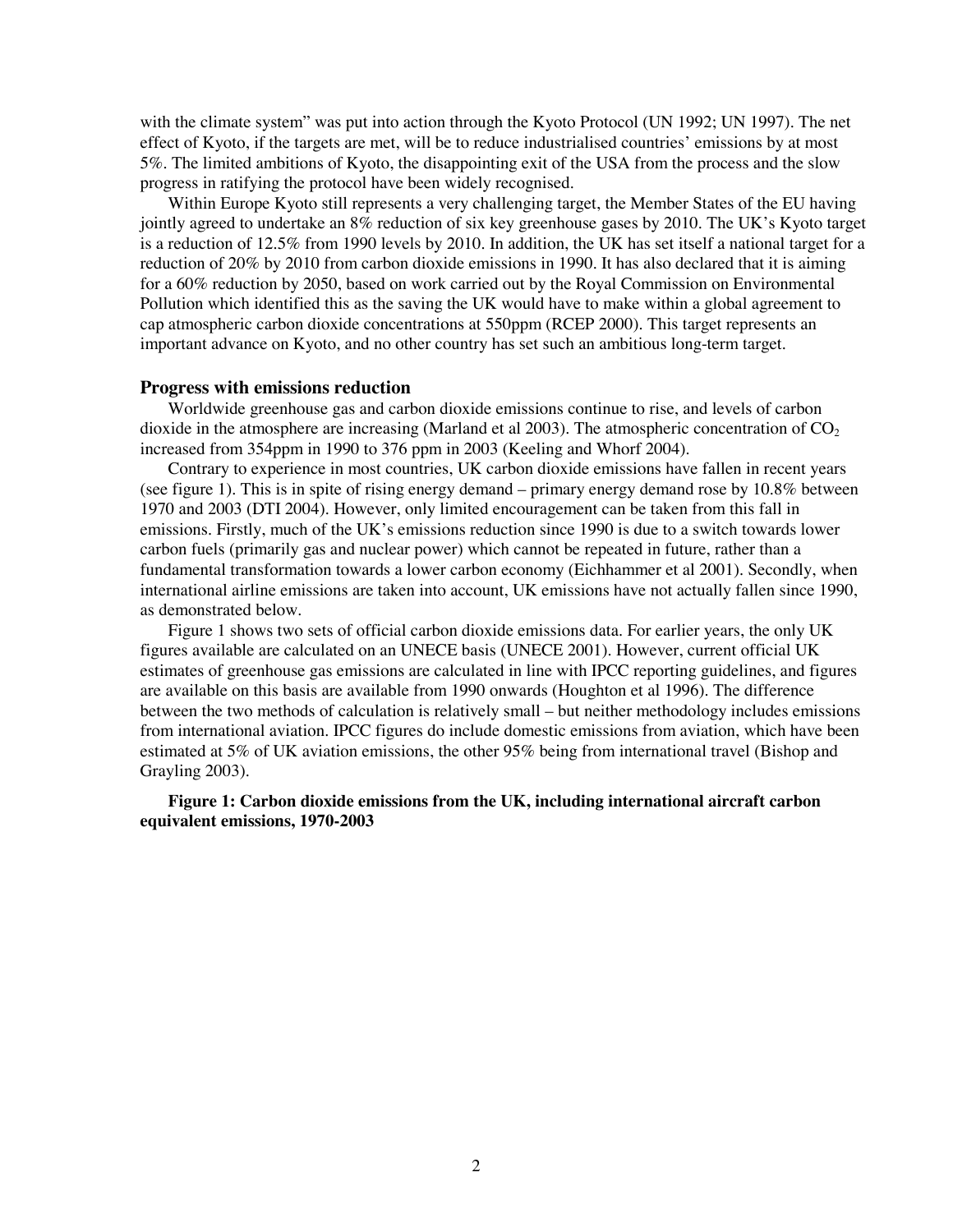

To add in emissions from international aviation, carbon dioxide data from 1990 onwards can use used (ONS 2004). Importantly, aircraft emissions add more powerfully to the greenhouse effect than the carbon dioxide component alone. The current best estimate is that they have three times the effect of carbon dioxide per tonne of  $CO<sub>2</sub>$  emitted (RCEP 2002). When international airline carbon equivalent emissions are added to UK carbon emissions (IPCC methodology), there is little difference in total emissions for 1990 and 2002. This gives a less rosy, but more realistic, view of the UK's progress on reducing carbon dioxide emissions. It also highlights the importance of international airline emissions.

### **Future prospects**

In the EU, the latest assessment is that ten of the fifteen pre-2004 Member States are likely to miss them by a wide margin (the ten new EU member states which joined in 2004 do not have commitments within the EU envelope) (Gugele et al 2003). Even those countries which were allowed significant increases in emissions under the EU burden-sharing arrangements, including Portugal, Spain and the Republic of Ireland are not on track to meet their commitments.

In contrast to most of its European partners, the UK is on track to meet its Kyoto target (Gugele et al 2003) and is widely expected to meet the target in 2010 (IEA 2002a; EEA 2003). However, there is a substantial body of opinion which doubts the 20% target by 2010 can be met given the current policy measures. The Sustainable Development Commission (SDC)suggested that emissions of  $CO<sub>2</sub>$  will fall by at most only 12.6% by 2010, and perhaps substantially less (SDC 2003). Perhaps surprisingly, provisional forecasts by the Department of Trade and Industry (DTI) also suggest that the government is badly off course for its  $2010 \text{ CO}_2$  reduction target (DTI 2003). This discussion of future prospects excludes the effect of international aviation, which is expected by the Department for Transport (DfT) to continue growing rapidly, with passenger numbers using UK airports on course to triple by 2030 (DfT 2003a).

At present, despite the pledges and aspirations of the UNFCCC, the world is heading on the path towards six degrees Celcius or more of global warming within the next one hundred years. The UK's carbon emissions have reduced since 1970, however, the UK will have to work harder to achieve future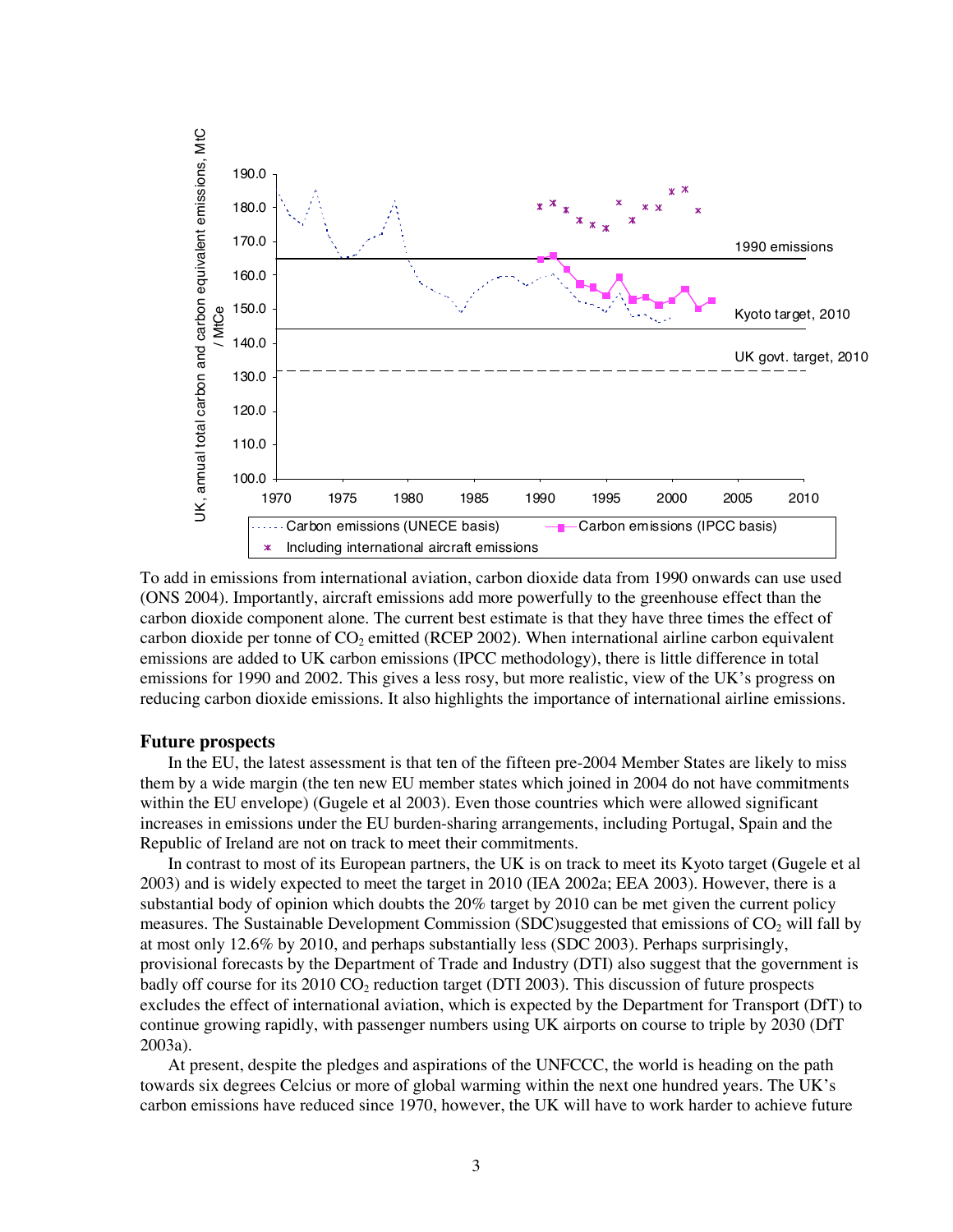emissions because fortuitous reductions will not happen on the same scale again. In addition, much of the perceived fall is illusory, because rapidly increasing international air travel emissions are not included in official statistics. Although the UK has adopted ambitious long-term and shorter-term carbon reduction goals, at the same time, decisions which can only lead to increases in carbon dioxide emissions, such as expanding airport capacity to facilitate an increase in air travel, are still being taken (DfT 2003a).

## **UK DOMESTIC SECTOR POLICY: BUILDING ON PAST FAILURE?**

Energy consumption in the UK domestic sector is rising. Despite many changes in technology and ownership of household equipment since 1970, patterns of energy use by end use have changed relatively little and the average energy consumption per household has remained about the same (Shorrock and Utley 2003). Considerable improvements in energy efficiency have not led to net energy savings because other factors, such as higher ownership of central heating and increasing indoor temperatures, led to increases in energy services over the same period. Increasing household numbers have resulted in rising consumption overall.

There are a number of arguments which throw doubt on the theoretical effectiveness of energy efficiency (Herring 2000), but probably the most convincing evidence is the experience of the UK domestic sector over the past thirty years, where net reductions in energy consumption have not been made. This is not to doubt that considerable technological improvements are still possible. There are many studies which have identified possible energy and carbon savings from domestic energy efficiency (e.g. ICCEPT 2002; Johnston 2003; Fawcett et al 2000). However, very similar projections were produced, using very similar assumptions, in earlier decades (e.g. Leach et al 1979). The savings hoped for did not materialise, and all past experience shows that even if efficiency can be increased, it will not guarantee lower energy use.

Improving energy efficiency has been, and remains, the dominant government strategy for energy and carbon savings in the domestic sector. The DEFRA Report *Energy efficiency: the government's plan for action* identifies the carbon savings expected to be achieved in each sector and key risks for delivery of energy efficiency goals are identified (DEFRA 2004a). Overall, DEFRA suggests that there is a 'medium' risk that energy efficiency measures will not deliver the required carbon savings. Experience over the past thirty years would suggest instead that in reality there is a very high risk that carbon savings will not delivered through efficiency alone. This conclusion has also been reached by other researchers considering international experience beyond the UK (Wilhite and Norgard 2003). It is time to consider a new approach.

## **A NEW POLICY APPROACH: PERSONAL CARBON RATIONING**

The solution suggested here to guarantee carbon reductions from the domestic sector is personal carbon rationing. Personal carbon rationing would be a UK-wide allowance system covering carbon emissions generated from fossil fuel energy used by individuals for personal transport, including carbon equivalent emissions from air travel, and within the home. It would account for around half of current UK carbon emissions from energy, including `air travel. The primary aim of the scheme would be to deliver guaranteed levels of carbon savings in successive years. It could be used to achieve the government's current target of 60% reduction by 2050 or whatever alternative targets are deemed necessary as time progresses. It could apply equally well as a national response in other countries. Carbon rations could equally well be described as 'allowances', 'entitlements' or 'quotas', but the word 'ration' is used for clarity and consistency.

The most prominent UK proponent of carbon rationing is Mayer Hillman. He has been developing and promoting the idea of personal carbon rations for several years (Hillman 1998). The description of rationing here was developed both independently by the author and in partnership with Hillman (Fawcett 2003; Hillman and Fawcett 2004).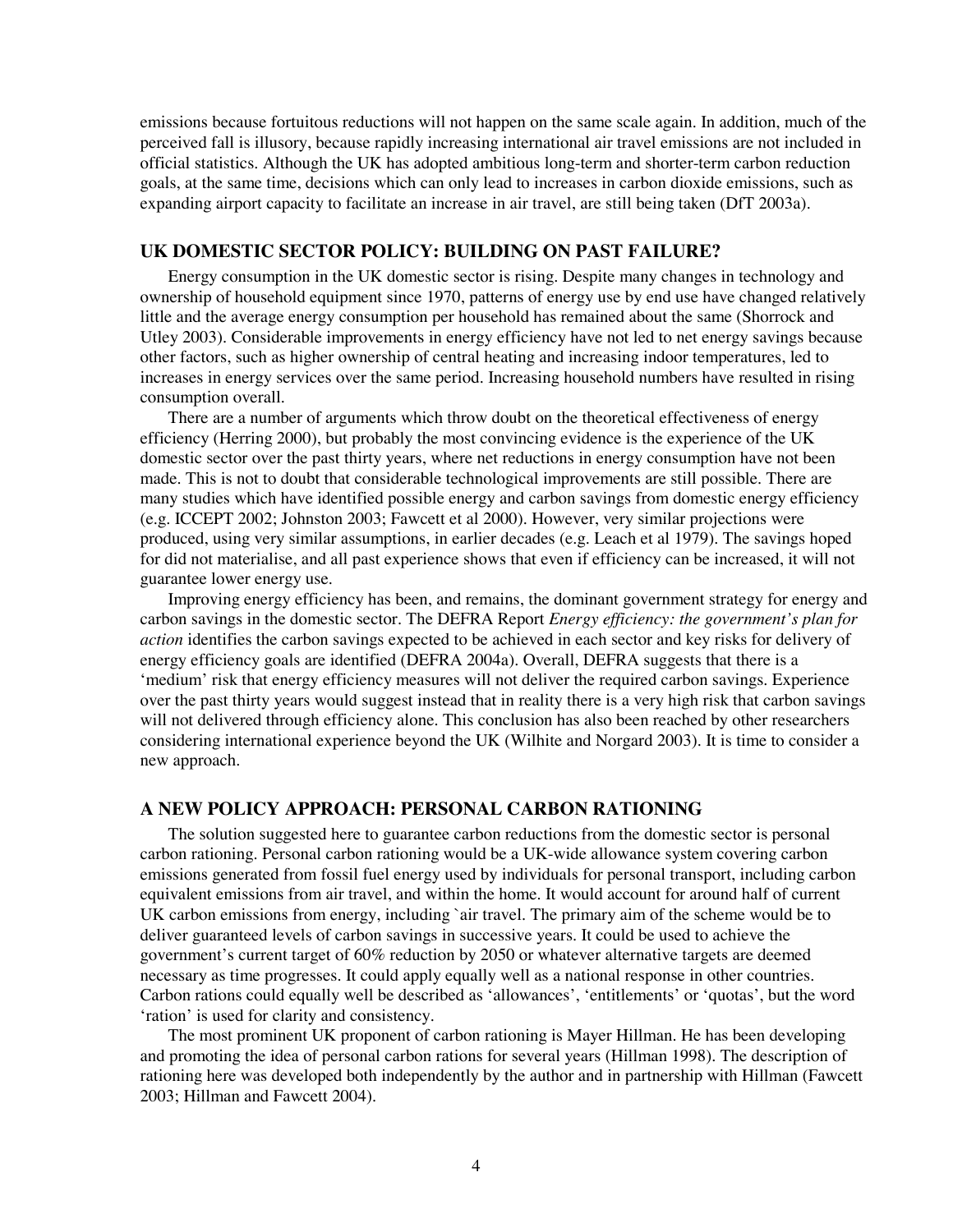### **The international context for national carbon rationing**

Personal carbon rationing as a UK solution emerges from the key proposed global solution to climate change: 'contraction and convergence'. Contraction and convergence (C&C) was first proposed by the Global Commons Institute in 1990 (Meyer 2000). C&C is founded on two fundamental principles: first, that the global emission of greenhouse gases must be progressively reduced; secondly, that global governance must be based on justice and fairness.

C&C consists of:

**Contraction:** An international agreement is reached on how much further the level of  $CO<sub>2</sub>$  in the atmosphere can be allowed to rise before the changes in the climate it produces will become totally unacceptable. Once this limit has been agreed, it is possible to work out how quickly current global emissions must be cut back to avoid exceeding the limit. This cutting back is the contraction part of contraction and convergence.

**Convergence:** Global convergence to equal per capita shares of this contraction, by an agreed year.

C&C is considered by many to be the framework which should succeed the current Kyoto agreement. It has many influential supporters, including the UN Environment Programme and the European Parliament (Pearce 2002). The UK government, has so far refused to endorse C&C, but it has not identified its preferred post-Kyoto framework.

## **A detailed description of carbon rationing**

The main features of carbon rationing would be:

- Equal rations for all individuals
- Tradable rations
- Year-on-year reduction of the annual ration, signalled well in advance
- Personal transport and household energy use included
- A mandatory, not voluntary arrangement

## **Equal rations**

Carbon rationing will be based on equal carbon rations for all adults. Children would probably receive somewhat less than the adult ration – because their emissions are likely to be lower on average. Within a scheme of equal rations, it might be thought necessary to give additional rations to some classes of vulnerable people (e.g. the elderly or fuel poor). However, in the longer term it would make far more sense for the government to subsidise efficiency and/or renewable energy measures for certain classes of people rather than grant them extra allowances. The more exceptions that are made, the lower will be the available ration for everyone else.

A concern for equity is one of the key motives for proposing national carbon rationing based on equal shares. Preliminary analysis showed that carbon rationing has a redistributive aspect, with individuals in lower income households having lower emissions on average than those in wealthier households (Fawcett 2003). But rationing is not being introduced in order to resolve existing inequities in access to energy services within society.

Equal rations are based on the principle of equity, where equity is defined in an egalitarian way as giving people equal rights to pollute. This is the same principle as that which underlies contraction and convergence. Alternative definitions of equity do exist, these include ability to pay rules (varying according to national well-being) and polluter pays - where abatement costs are distributed in proportion to emission levels (IEA 2002b). However, an equal right to pollute is considered here to be the most defensible and manifestly fair way of sharing out the UK's emissions total between individuals.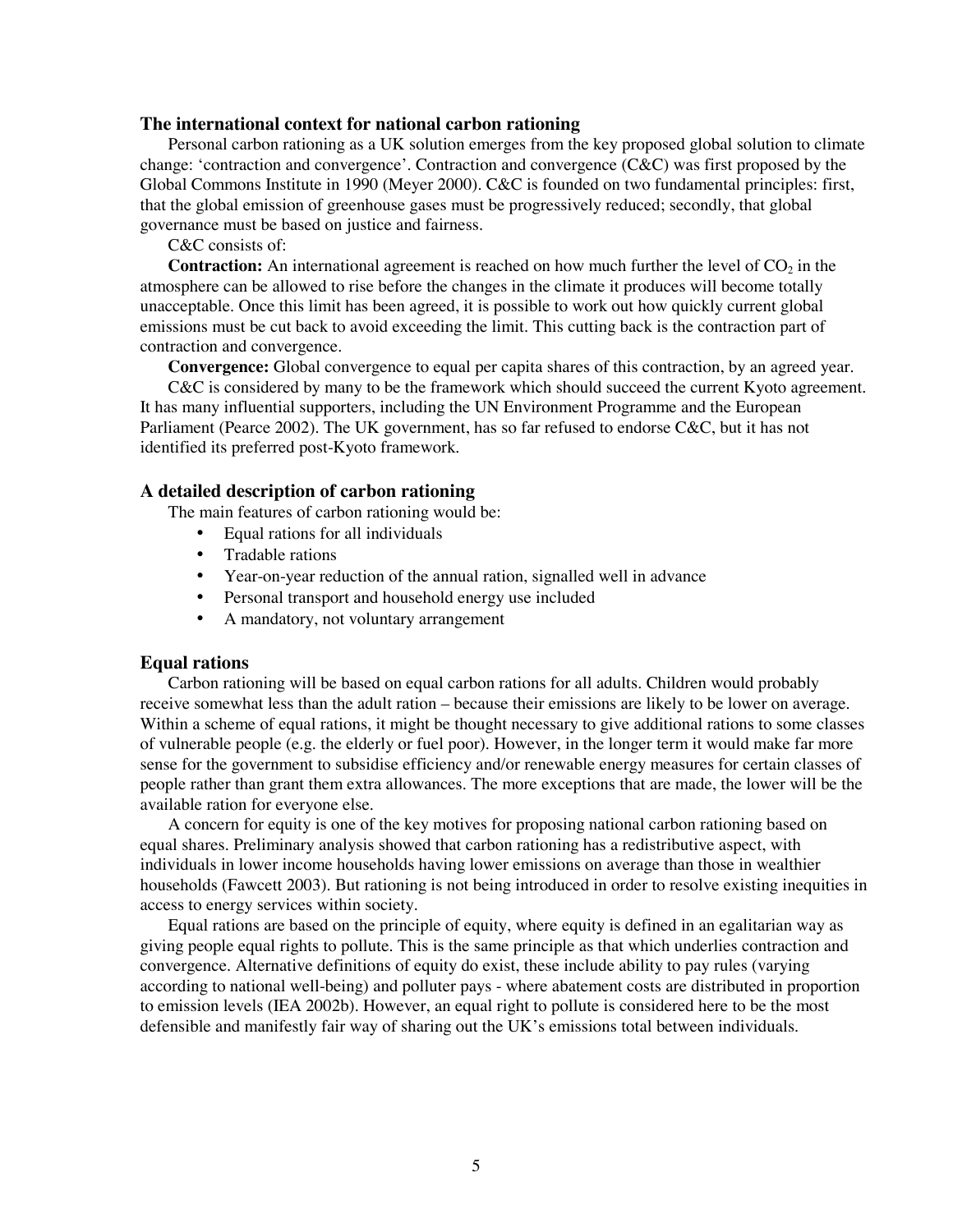## **Tradable rations**

The carbon ration necessary to cover current consumption will vary considerably between individuals. Those who invest in household efficiency and renewables, travel less, and who lead lives with a lower energy input, will not need all of their ration and will therefore have a surplus to sell. Those who travel a lot, or who live in large or inefficient homes will need to buy this surplus to permit them to continue with something like their accustomed lifestyle. Thus people will want to trade carbon and trading would be an integral part of a carbon rationing scheme. In addition, by incorporating trading within the rationing scheme, economic theory says that savings should be made at least overall cost.

The question arises, does having trading as part of the system undermine its egalitarian credentials? Certainly, in the early years of its introduction, well-off people will be able to buy the surplus from those who lead energy-thrifty lifestyles. But the cost of doing so will rise steadily as the ration is progressively reduced. Nobody would be forced to sell their ration, and if people do choose to sell some of their rations, they will gain financially. So, while it is true that trading allows wealthier people to lead a higher carbon lifestyle if they choose, this does not undermine the basic equality of the rationing system.

## **The boundaries of personal carbon rations**

Personal carbon rations would cover all household energy use and personal transport energy use including air travel, that is, all direct use of energy by individuals. There are a number of good reasons for including both personal transport and household carbon emissions. Firstly, as demonstrated below, by including both, half of the energy-related carbon and carbon equivalent emissions in the UK economy would be covered. Secondly, reducing emissions in the transport sector is unlikely to be any easier than in the residential sector and a mechanism to cap and reduce emissions in this sector will be certainly be required: rationing is just as relevant as for household energy (Hillman and Fawcett 2004). Thirdly, combining personal transport and household energy use in a single scheme would give people flexibility in responding to carbon restrictions.

The UK government publishes figures which split total carbon emissions between industrial, domestic, transport and other sectors (DEFRA 2004b). Official statistics are not split by personal and business / freight transport. However, it is possible to make estimates of this split using the best available data about the proportion of road and air travel used for personal as opposed to business reasons (DTI 2004; DEFRA 2001; DfT 2003b).

## **Figure 2: Percentage of UK carbon emissions (including carbon equivalent emissions from international air travel) by sector, 2001**

This gives an estimated total of 51% of UK carbon and carbon equivalent emissions directly under the control of individuals, through their personal travel and household energy use. The average individual's personal carbon and carbon equivalent emissions are made up of 45% from household energy use, 27% from air travel, and 28% from all other modes of transport.

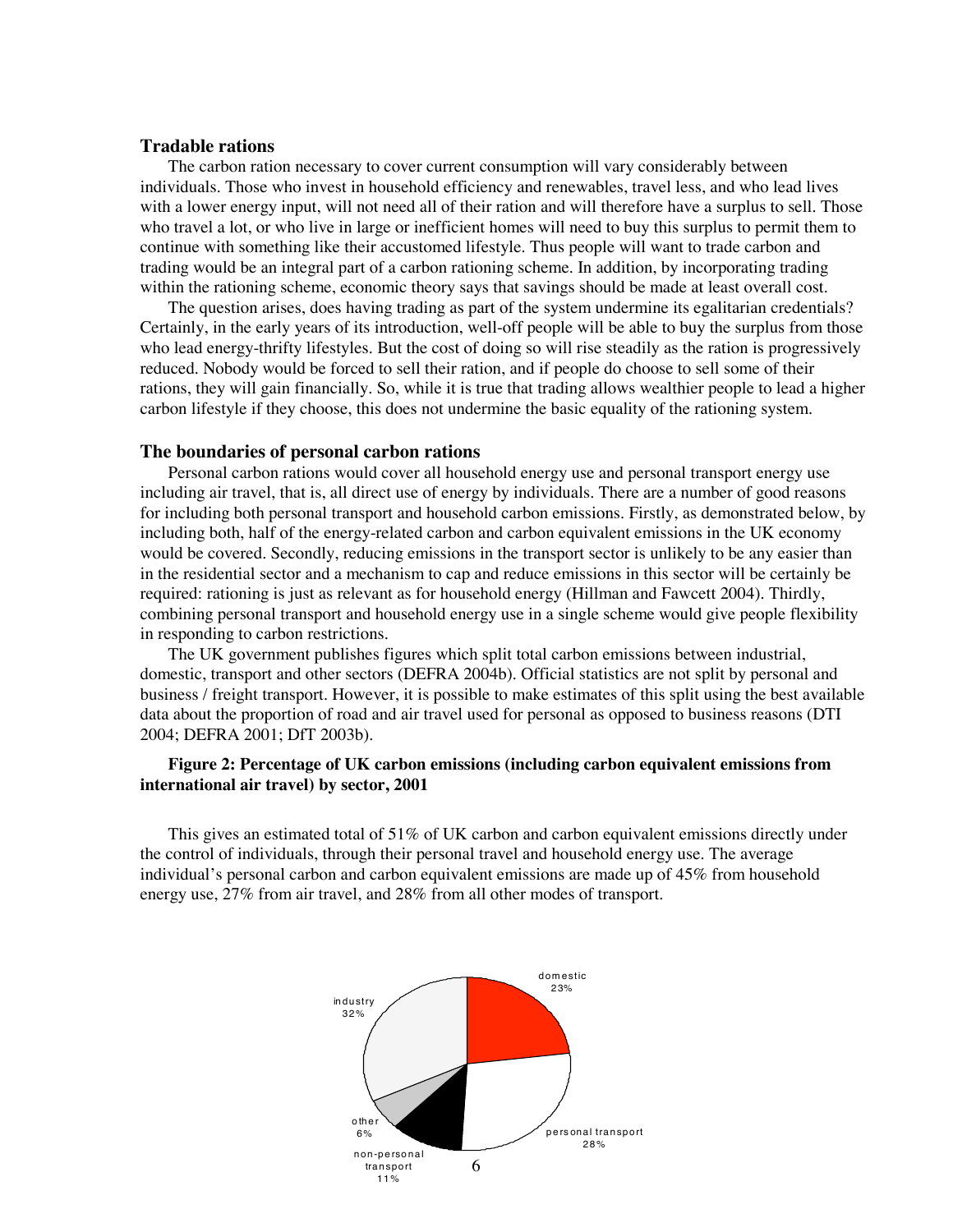### **Reducing rations**

UK carbon rations will have to decrease over time, in response both to the need to reduce global emissions and to allow for the expected rise in national population. The level of future rations depends on what cuts need to be made to ensure that the agreed level of carbon dioxide emissions in the atmosphere is not exceeded. It also depends to a lesser extent on the date chosen for global convergence on equal emission rights. A national reduction of 60% by 2050 (designed to stabilise concentrations at 550ppm), would result in personal rations falling by a little more than 60% from today's average, to allow for the expected growth in the UK population. If a more risk-averse target for maximum atmospheric carbon dioxide concentration of 450ppm was chosen, then the reductions needed by 2050 would be around 80%.

These proposed carbon reductions will have real consequences, particularly for international air travel. (If the government's 60% target is met, this will be true whether or not carbon rationing is adopted as the mechanism to make the savings.) Under the 450ppmv scenario, just one return flight from London to Athens would exceed the whole personal carbon ration for the year in 2030. In the 550ppmv scenario, a return flight from London to New York would exceed the annual ration by 2030 (Hillman and Fawcett 2004). Stabilising carbon dioxide concentrations — at any level — requires the eventual reduction of global carbon dioxide emissions to a fraction of their current levels (IPCC 2001). So, whatever the atmospheric concentration target for 2050, to prevent it being breached thereafter carbon rations will have to continue to fall from 2050 into the future.

#### **Mandatory**

In order to be effective, carbon rationing would have to be mandatory. A voluntary approach would not succeed: the 'free-rider' would have far too much to gain. As Michael Jacobs has written:

*…environmentally sustainable consumption will not come about through individual choices, but through regulatory policies collectively decided and imposed through the state. … Admirable as voluntary reductions in consumption are, they are not the route to environmental improvement. (Jacobs 1997)*

#### **A related policy proposal: Domestic tradable quotas**

A detailed approach to carbon saving across the whole economy has been developed, and this has a great deal in common with carbon rationing (Starkey and Fleming 1999). Starkey and Fleming's proposal is called 'Domestic Tradable Quotas' (DTQs) – where domestic indicates a national as opposed to an international scheme. The basis of the policy is that the national government sets an overall carbon budget that is reduced over time. The 'carbon units' making up this budget are issued to adults and organisations. All adults receive an equal and unconditional entitlement of carbon units; organisations acquire the units they need from a tender, a form of auction modelled on the issue of government debt. There is a national market in carbon units in which low users can sell their surplus and higher users can buy more. Starkey and Fleming claim that the scheme would be effective, equitable and efficient. This work is being developed further under the Tyndall Centre 'Decarbonising modern societies' programme by Anderson and Starkey (2004).

This research has attracted some political attention, on  $6<sup>th</sup>$  July 2004 Colin Challen MP introduced a private member's bill entitled *Domestic tradable quotas (carbon emissions)* (Hansard 2004). The aim of the bill is to introduce a national trading scheme for carbon emissions and to set a national ceiling for carbon emissions. The bill is scheduled for a second reading in October 2004, however it is thought to have little chance of becoming law (Press Association 2004). Nevertheless, the beginning of interest in rationing-type schemes is encouraging.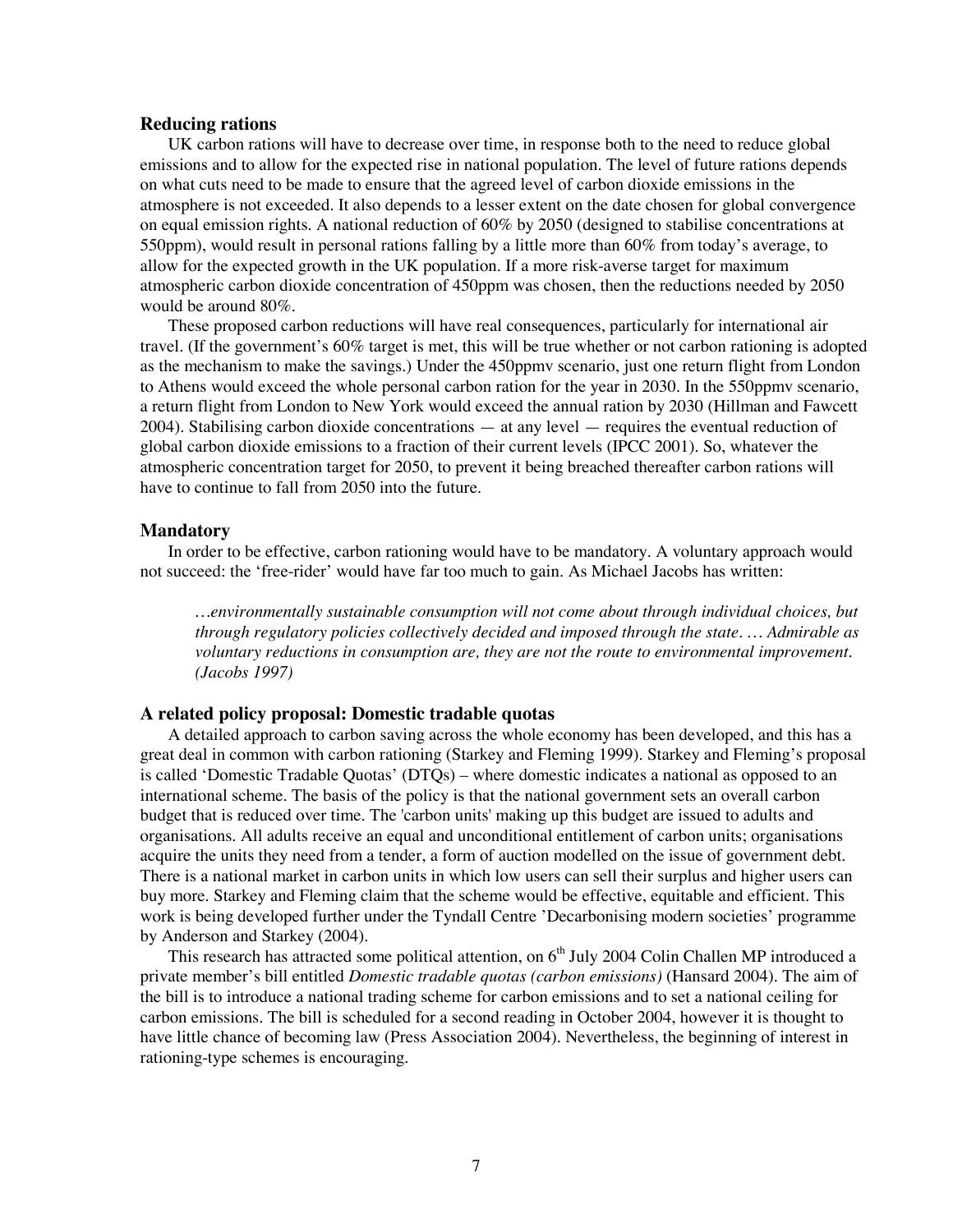# **CARBON RATIONING AS A PRACTICAL POLICY**

Below I discuss some of the practical aspects of introducing carbon rationing. Many social, technical and policy innovations would be needed to make it easier for people to live within their carbon rations some ideas about what these might be are outlined.

### **Administration**

Administration of carbon rationing should be straightforward. Each person would get an electronic card containing that year's carbon credits. The card would have to be presented on purchase of energy or travel services, and the correct amount of carbon would be deducted. The technologies and systems already in place for direct debit systems and credit cards could be used. The technical feasibility of managing carbon allowances electronically is discussed in greater detail for DTQs, and is being researched further by Anderson and Starkey (2004).





There are relatively few sellers of gas, electricity, petrol, diesel and other fuels, and flows of fossil fuels are already very well recorded and tightly regulated in the economy. Introduction of such an allowance scheme therefore would affect few businesses, and those involved would be large businesses with the capability to adapt.

#### **Making awareness of carbon emissions part of everyday life**

There is currently little information available to consumers, householders and travellers about the carbon impacts of their decisions. One exception is that carbon emission figures per kilometre are published in advertising material for new cars. In addition, there are plans at an EU level to include carbon emission figures on energy bills (Boardman and Palmer 2003). However, with carbon rationing, carbon becomes a parallel currency and the level of information and education on carbon issues will have to increase considerably.

The following suggestions are some of the ways in which the carbon impacts of decisions could be made more transparent:

- smart bills: including carbon emissions on gas, electricity, fuel oil and other fuel bills;
- smart meters: gas and electricity meters to be upgraded over time to include a running total of carbon emissions, and provide comparisons with previous periods;
- enhanced petrol pumps: displaying carbon emissions as well as price and quantity;
- 'carbon-ometers': adding a carbon counter to standard car, motorcycle and moped displays, allowing the driver to have a record of total carbon emissions, plus a trip carbon calculator (as is equivalently available on the mileometer);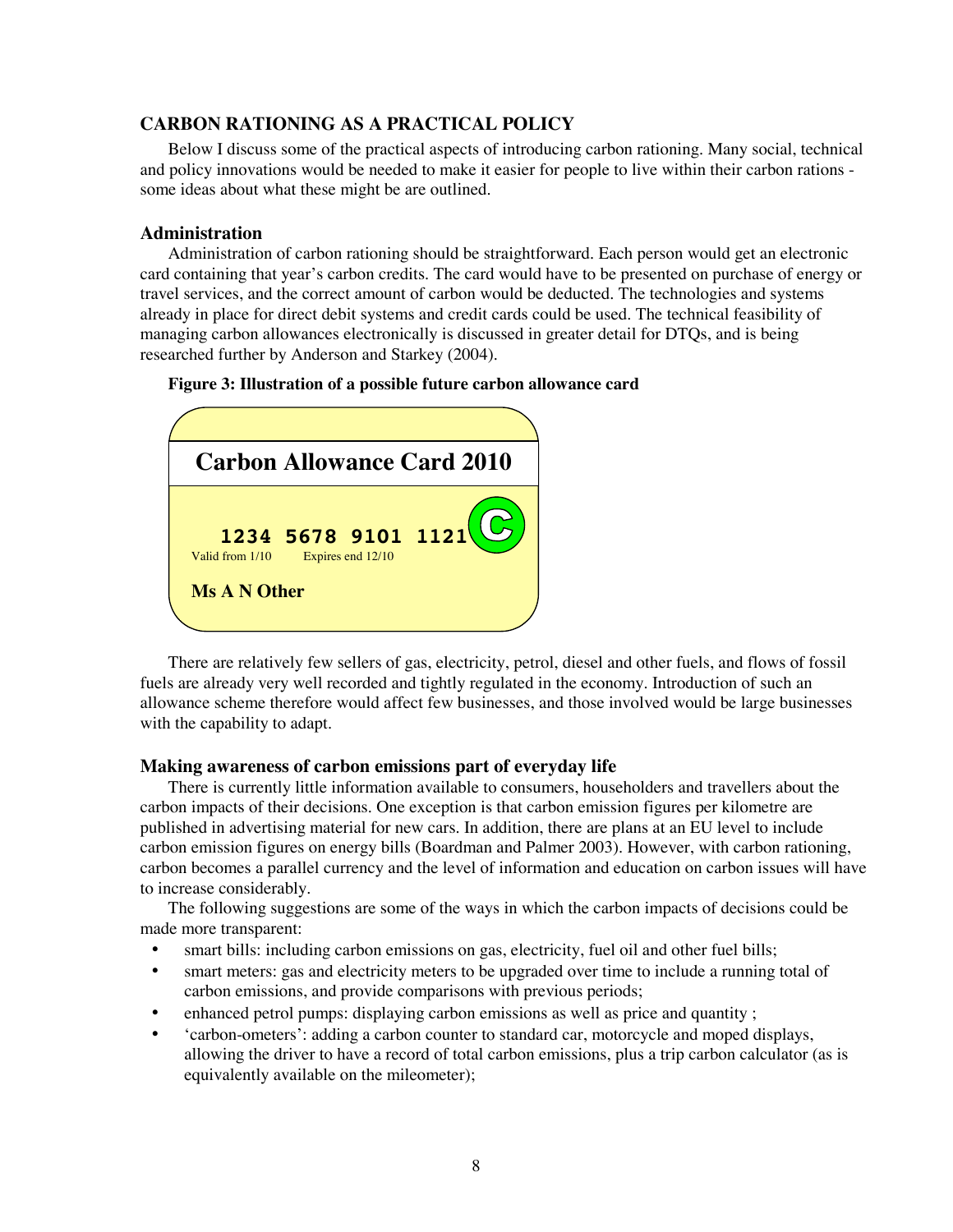- carbon responsibility in advertising: all flight tickets and travel promotional material to include equivalent carbon emissions;
- carbon labels: energy labels on appliances and light bulbs to include average annual carbon emissions;
- carbon-rated homes: all houses, new and old, to be sold with an energy survey and an estimate of average annual carbon emissions in use, plus tailored advice on how to reduce the emissions. Tenants would also need carbon information from their landlords.

Some of these ideas could be introduced by extending existing information provision methods, for example the existing EU energy labels which are already present on cold appliances, laundry appliances, dishwashers and light bulbs. Under carbon rationing, people would need to know the carbon implications of buying a new piece of energy-using equipment. Carbon rations would fit much better with energy labels based on absolute consumption rather than relative efficiency, the basis for the current scheme. A small, less efficient fridge might be a lower carbon choice than a larger, more efficient one. So the current labelling systems would need to be adjusted to meet the new low carbon imperative.

New businesses and public sector organisations would also be expected to emerge to meet people's need to manage their carbon emissions, and existing organisations would take on new roles. One possible new organisation would be 'CarbonWatchers' - a community information and support scheme equivalent to diet schemes such as WeightWatchers (Hillman and Fawcett 2004). Based on the diet clubs template, it would provide its members with booklets / electronic information explaining the carbon impacts of different purchases and travel options, set reduction targets for individuals, hold regular audits (the equivalent of weigh-ins) and provide both professional and peer support for participants.

## **Providing a framework**

One of the key benefits of carbon rationing is that it provides a framework for carbon reductions. No longer might it be necessary to have separate government policies and programmes to promote everything from cycling strategies to efficient refrigerators. Under carbon rationing, the carbon 'market' should recognise the benefits of renewable energy, household insulation and low carbon methods of transport. Under carbon rationing, many people may choose to meet all their carbon reductions through technical improvements such as more efficient homes and energy-using equipment. Carbon rationing allows people to reduce their emissions in the way that suits them best, whether through technical efficiency improvements and using more renewable energy or through demanding fewer energy services, or any combination of these strategies. But without carbon rationing there would be no framework for ensuring that they did so.

# **PROBLEMS WITH CARBON RATIONING**

Several potential problems with rationing have been raised at presentations and in discussions with various audiences. One of the most frequent questions is 'how do we get from here to there?' In other words, how can the perceived gulf between the present world and the radical changes that would be required under carbon rationing be bridged? Other common themes are: how will people cope?; individual responsibility; the role of goods and services within carbon rationing.

#### **The gap between present policy and carbon rationing**

There is no doubt that carbon rationing presents a very different philosophical approach to making savings in the domestic sector and transport sectors at present. Some steps for easing the transition towards carbon rationing are suggested.

## **Educating the public**

Prior to introducing carbon rationing, there would need to be a education and persuasion campaign to ensure that it would have sufficient public support. This would be a huge task. In general the sorts of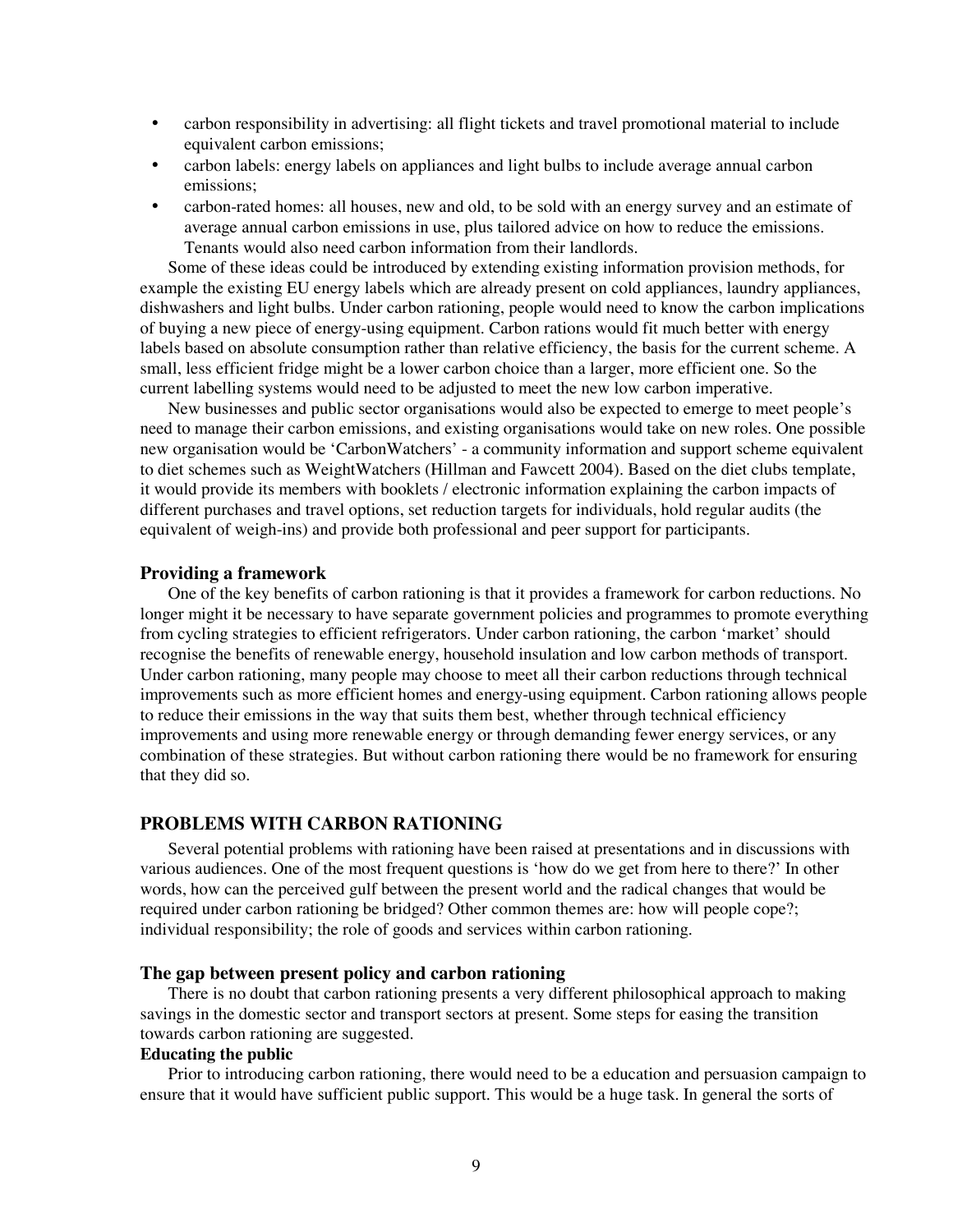initiative which will be required include: making carbon consumption more visible at the point of energy purchase; helping people understand their responsibility for climate change; giving information so that people can make lower carbon choices. Hillman and Fawcett (2004) argues that a key step is for people to undertake their own carbon audits, so they understand in some detail their own carbon emission patterns, and begin to identify priority areas for carbon reduction.

# **Adapting existing policies**

As identified earlier, policies currently oriented towards promoting energy efficiency could be adapted to enable carbon saving. Under carbon rationing, the rationing scheme itself should provide all the incentive that individuals would need to search out the lower carbon energy supplies, lower energy using products and services and so on. All that the government should need to do is ensure that information, advice and education is provided such that people are able to distinguish between the carbon implications of their consumption decisions.

# **Easing the introduction of rationing**

The nature of carbon rationing is such that it could not sensibly be introduced on either a regional or a voluntary basis to test its efficacy. It would need to be introduced nationally and in a mandatory way. However, there would be ways of simplifying the introduction of carbon rationing to reduce initial complexity and confusion. For example, carbon rationing could be initially introduced with no annual reductions to give people time to understand and start adjusting to the new system. Also, public transport journeys could be excluded from carbon rationing at first as these account for only a small percentage of road transport emissions.

#### **How will people cope?**

One of the big concerns about carbon rationing is how people will cope with this new method of restricting their (fossil fuel) energy use. A common question is what would happen if people ran out of their ration before the end of the year - would this mean that they ended up being unable to heat their homes, and suffer ill-health or worse?

This question can be answered in a variety of ways. Firstly, because carbon rationing would become an important part of everyday life, it seems reasonable to suggest that people would swiftly learn to manage their ration. In order to be able to afford energy throughout the year, people already have to manage their money. Help and support is available for those who have difficulties with affording their energy bills (including measures such as debt counselling and pre-payment energy meters), and parallel services could be available to those who found managing their carbon ration problematic. There would have to be mechanisms in place to allow people access to vital energy services whilst at the same time recovering the carbon 'debt' over time.

Another answer to this concern is that because carbon rations are tradable, there is no absolute limit on consumption, and if people could afford it, they could simply buy more carbon rations to meet their needs.

Finally, it is important to remember that a lot of carbon emissions come from activities which are not nearly so vital (or as emotive) as using energy to stay warm in winter. For example, over one fifth of land-based travel in the UK (by distance) is for the purpose of seeing friends and another fifth is used for shopping, sport and entertainment (DfT 2003b). Leisure air travel is responsible for adding as much to global warming as all land travel for the average UK citizen. While no doubt important socially, reducing travel for these purposes would not be a matter of life and death.

### **Putting all the responsibility on the individual**

Carbon rationing puts all the responsibility for carbon emissions from personal energy use onto the shoulders of individuals. However, manufacturers, energy companies, retailers, house builders, plumbers and many other professions and industries have an influence on an individual's carbon emissions. For example, the carbon intensity of electricity is very largely determined by government and the energy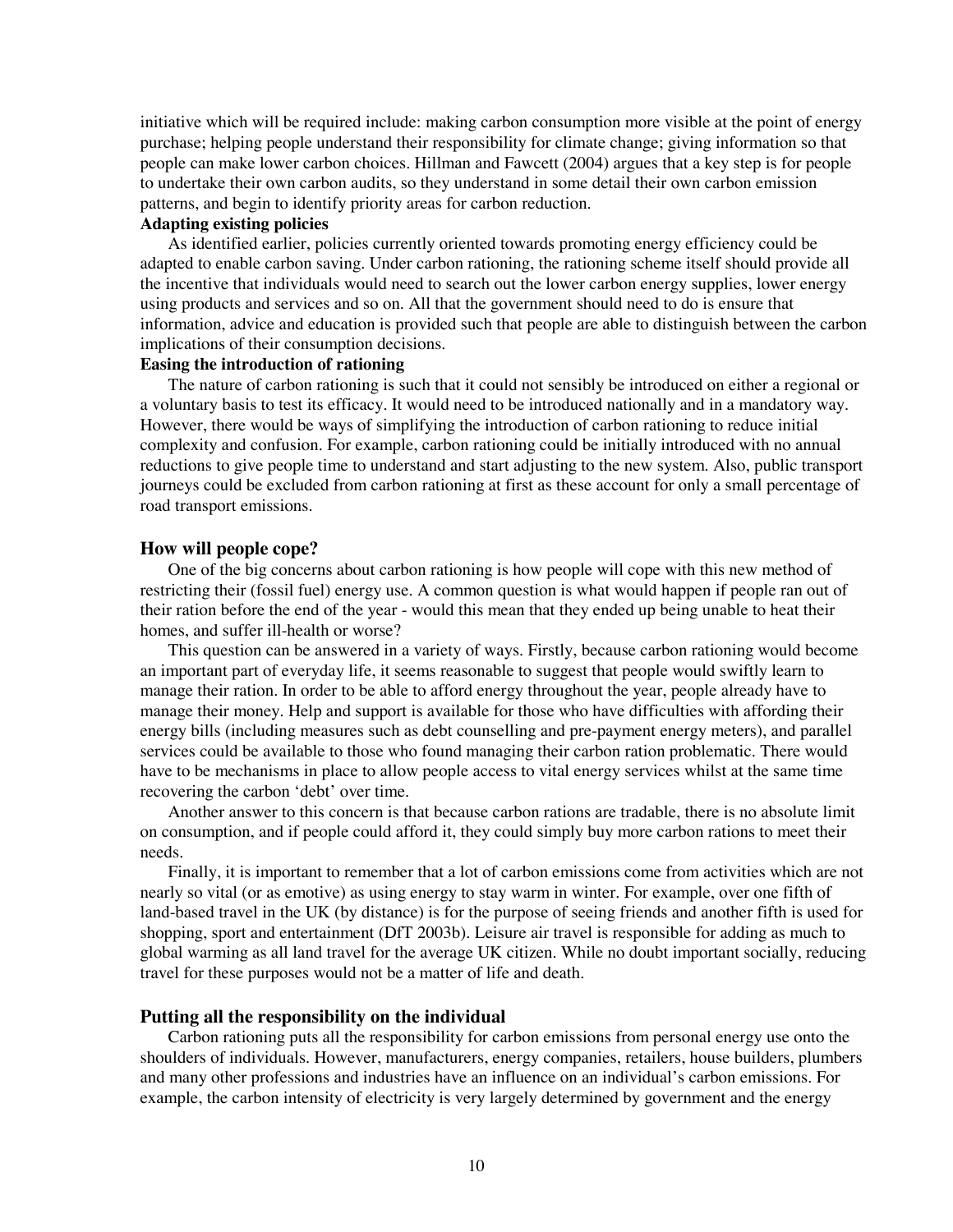industries, yet it would be the householder who faces the consequences. Would the many other actors in the process which translates an individual's desire for energy or travel services into carbon emissions avoid their share of responsibility under personal carbon rationing?

While locating all the responsibility with individuals may allow other actors to escape their responsibilities, it is undeniable that individual choices are very important in determining and potentially reducing carbon emissions. Some technology choices can be mandated by government, nevertheless individuals and households make key choices about the use of technologies. For example, the government can make efficient boilers compulsory at the point of purchase, but it can't regulate thermostats in people's homes or determine their heating patterns. Under carbon rationing, manufacturers and retailers will compete to sell low carbon emissions products and all of society and its economic processes should be re-oriented towards low carbon solutions. Thus, although the individual has to manage his or her own carbon ration, it will be in the other actors' best interests to enable people to make low carbon choices.

Many authors argue that consumption is a social rather than an individual process (e.g. Shove 2003). Although carbon rationing focuses on the individual, in fact it would fit in with this understanding, because it is a framework which would affect the whole of society. It does not call for heroic personal sacrifice in opposition to mainstream trends.

#### **Problems with not including goods and services**

The personal carbon ration does not cover the carbon embodied in goods and services, so purchasing, say, mange tout air-freighted from Kenya, which have high associated air miles and carbon emissions, would not involve the purchaser giving up any of their ration. In theory, it might be possible to calculate the 'embodied' carbon in each product or activity (i.e. the carbon used to produce an apple, stereo equipment or car) and give consumers a further allowance to be used when buying products. However, this would be both extremely complex and data-intensive for goods, and even more difficult, if not impossible, to apply to services (Fawcett et al 2002). It would be much simpler to make the non-domestic sector directly responsible for reducing their share of carbon emissions (Starkey and Fleming 1999). As carbon emissions in the other sectors would also be controlled, the price structure should alter in favour of low embodied carbon goods and services.

### **CONCLUSIONS**

The UK needs a new approach to guarantee achieving carbon savings in the domestic sector and the economy as a whole. The national target set just a few years ago for reductions by 2010 is likely to be missed by a considerable margin. This is before considering the carbon equivalent emissions from international air travel. When these are added to the UK's total, current carbon equivalent emissions are very similar to those in 1990: no reductions have been made. For the domestic sector, energy efficiency is largely being relied on to deliver energy and carbon dioxide savings. However, efficiency has a poor track record at leading to energy conservation – reductions in energy use- and there is no reason to believe it could deliver significant savings in the future.

Carbon rationing is designed as a policy which will enable the UK to make national savings as its contribution within a global agreement on limiting greenhouse gas emissions. It is based on the same principles as those underlying contraction and convergence. It offers a framework for carbon savings which is a constructive alternative to the current policy approaches. Rationing offers an egalitarian approach to sharing the right to emit carbon dioxide to the atmosphere, while allowing people to buy and sell emissions as their preferred lifestyle allows. This policy would require many changes in helping people understand the carbon impacts of their purchases and actions, and some information mechanisms have been identified. It would deliver a society and economy oriented towards low carbon solutions. Carbon rationing represents a way of achieving the government's 60% reduction target by 2050 for half of UK energy use.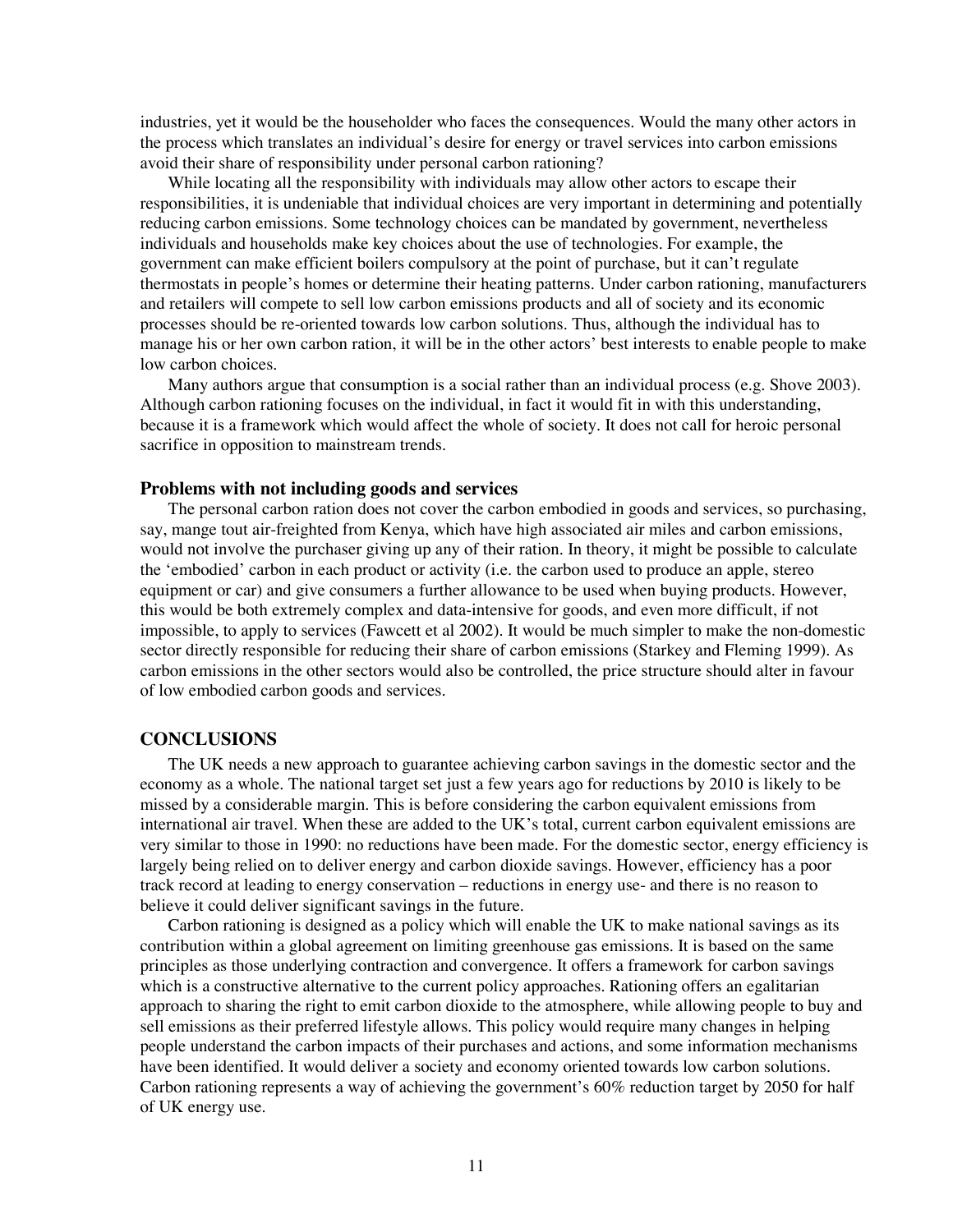Carbon rationing might be thought unrealistic, but the current alternatives could equally be described, in George Monbiot's phrase, as 'hopelessly realistic'(Monbiot 2004). Hopeless in that they are an inadequate means of achieving change, and that they reflect an absence of hope. Carbon rationing is a policy founded on optimism about the future and a belief in the necessity of radical measures to significantly reduce the UK's emissions. It could apply equally in other developed nations. Rationing represents a realistic framework for the changes that will be required if the worst excesses of climate change are to be avoided.

# **ACKNOWLEDGEMENTS**

This work was undertaken in part completion of PhD studies, funded by EPSRC and supervised by Professor Tadj Oreszczyn. It also relies on research undertaken with Mayer Hillman in writing *How we can save the planet*, Penguin, 2004.

## **REFERENCES**

- Anderson, K. and R. Starkey (2004). *Domestic tradable quotas: A policy instrument for the reduction of greenhouse gas emissions*. Norwich: Tyndall Centre for Climate Change Research.
- Bishop, S. and T. Grayling (2003). *The sky's the limit: policies for sustainable aviation*, London: Institute for Public Policy Research
- Boardman, B. and J. Palmer (2003). *Consumer choice and carbon consciousness: electricity disclosure in Europe,* ECI Research report 28. Oxford: Environmental Change Institute, University of Oxford.
- Clarke, T (2003). Holistic model hints next century could get even hotter than we thought*. Nature Science Update* May 23.
- DEFRA (2001). *Environmental reporting: Guidelines for company reporting on greenhouse gas emissions*. Published on the web at: www.defra.gov.uk/environment/envrp/gas/index.htm.
- DEFRA (2004a). *Energy efficiency: the government's plan for action*. Norwich: The Stationery Office.
- DEFRA (2004b). *2002 UK air emission estimates and climate change sustainable development indicator.* London: Department for Environment, Food and Rural Affairs.
- DfT (2003a). *Future development of air transport in the UK: South east consultation paper*, 2nd edition. London: Department for Transport.
- DfT (2003b). Transp*ort statistics Great Britain*, 2003 edition. London: The Stationery Office.
- DTI (2003). *Stage 1 results: DTI exercise to update energy and emissions projections*. Published on the web: www.dti.gov.uk/energy/sepn/euets.shtml.
- DTI (2004). *Digest of UK Energy Statistics (2004)*. London: The Stationery Office.
- EEA (2003). *Greenhouse gas emission trends and projections in Europe: Final Draft*, Environmental issue report No 36/2003. Copenhagen: European Environment Agency.
- Eichhammer, W., U. Boede, F. Gagelmann, E. Jochem, J. Schliech, B. Schlomann et al (2001). *Greenhouse gas reductions in Germany and the UK - coincidence or policy induced?* Brighton: SPRU, Karlsruhe, Germany: Fraunhofer Institute, and Berlin: Deutsche Institut fuer Wirtschaftsforschung,
- Fawcett, T. (2003). *Carbon rationing, equity and energy efficiency*. Proceedings of European Council for an Energy Efficient Economy, Summer Study 2003. Stockholm: ECEEE.
- Fawcett, T., A. Hurst and B. Boardman (2002). *Carbon UK*, ECI Research report 25. Oxford: Environmental Change Institute, University of Oxford.
- Fawcett, T., K. Lane and B. Boardman (2000). *Lower Carbon Futures*. ECI Research report 23. Oxford: Environmental Change Institute, University of Oxford.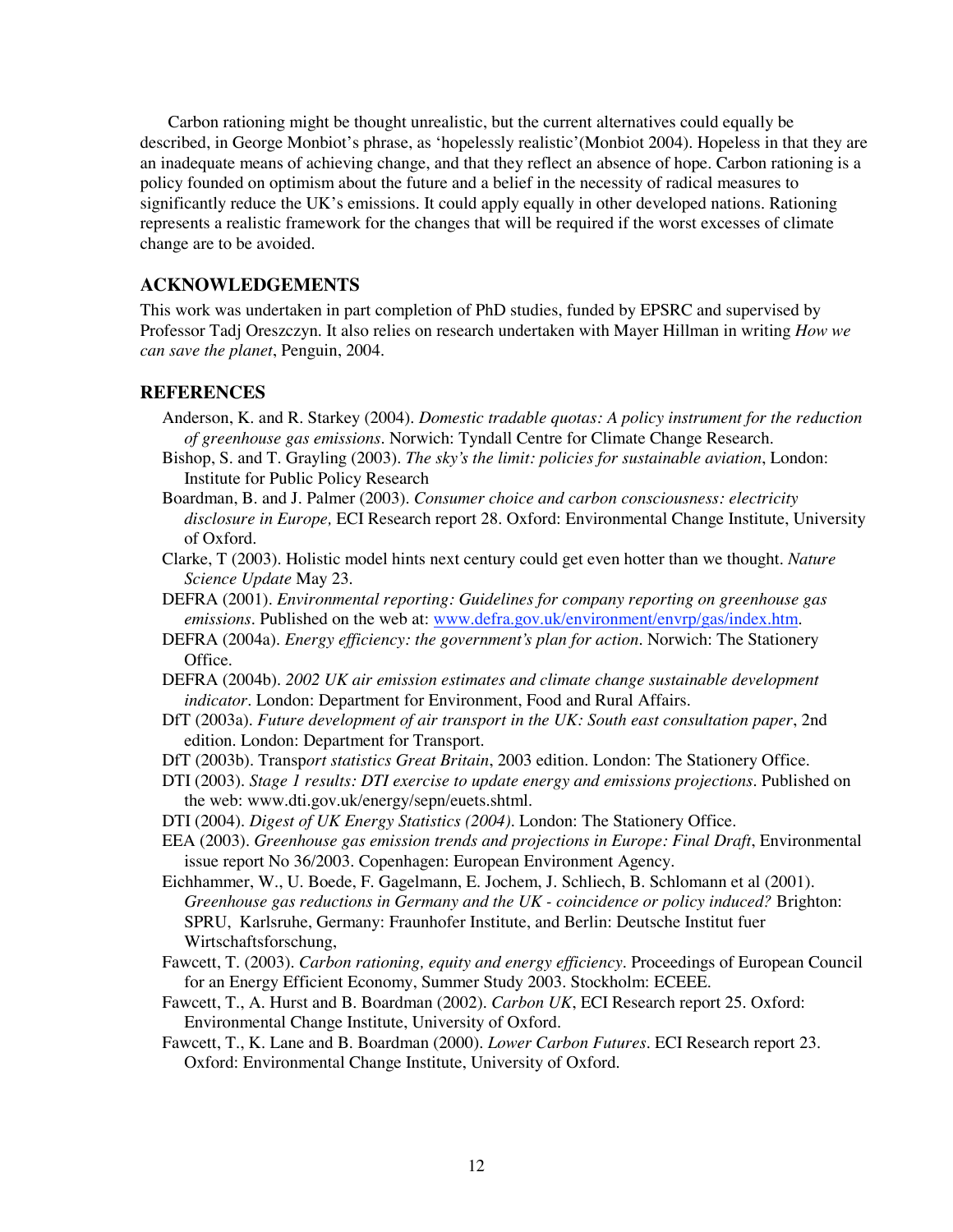Gugele, B., K. Huttunen, and M. Ritter (2003). *Annual European Community greenhouse gas inventory 1990-2001 and inventory report 2003*, Technical report No.95. Copenhagen: European Environment Agency.

Hansard (2004). *Domestic tradable quotas (carbon emissions).* Commons Hansard Debate 7 July 2004. Published on the web at:

www.publications.parliament.uk/pa/cm200304/cmhansrd/cm040707/debtext/40707-04.htm

- Herring, H. (2000). Is energy efficiency environmentally friendly? *Energy and Environment* 11(3): 313-325.
- Hillman, M. (1998) Carbon budget watchers. *Town and Country Planning* 305.
- Hillman, M. and T. Fawcett (2004). *How we can save the planet*. London: Penguin.
- Houghton, J.T., L. G. Meira Filho, B. Lim, K. Treanton, I. Mamaty, Y. Bonduki et al (1996). *Re*vis*ed 1996 IPCC guidelines for national greenhouse gas inventories*. Bracknell: UK Meteorological Office.
- ICCEPT (2002). *Assessment of technological options to address climate change*. London: Imperial College Centre for Energy Policy and Technology.
- IEA (2002a). *Energy policies of IEA countries: The United Kingdom 2002 review.* Paris: IEA / OECD.
- IEA (2002b). *Beyond Kyoto: Energy dynamics and climate stabilisation*. Paris: International Energy Agency.
- IPCC (2001). Climate change 2001: The scientific basis. In *Contribution of Working Group 1 to the Third Assessment Report of the Intergovernmental Panel on Climate Change,* eds. J.T. Houghton, Y. Ding, D.J. Griggs, M. Noguer, P. J. van der Linden, X. Dai, K. Maskell, and C. A. Johnson. Cambridge: Cambridge University Press.
- Jacobs, M. (1997). The quality of life: social goods and the politics of consumption. In *Greening the Millennium? The new politics of the environment*, ed. M. Jacobs. 47-61. Oxford: Blackwell Publishers.
- Johnston, D. (2003). *A physically-based energy and carbon dioxide emission model of the UK housing stock*. PhD, Leeds Metropolitan University.
- Keeling, C.D. and T.P. Whorf (2004). Atmospheric CO2 readings from site in the SIO air sampling network. In: *Trends: A compendium of data on global climate change*, ed*.* Carbon Dioxide Information Analysis Center. Oak Ridge, Tennessee : U.S. Department of Energy, Oak Ridge National Laboratory

King, D.A. (2004). Climate change science: Adapt, mitigate or ignore? *Science* 303(5655): 176-177.

- Leach, G., C. Lewis, A. van Buren, F. Romig, and G. Foley (1979). *A low energy strategy for the UK*. London: Science Reviews Ltd.
- Marland, G., T. Boden, and R.J. Andres. (2003). Global, Regional, and National CO2 Emissions. In *Trends: A compendium of data on global climate change*, ed*.* Carbon Dioxide Information Analysis Center. Oak Ridge, Tennessee : U.S. Department of Energy, Oak Ridge National Laboratory.
- Meyer, A. (2000). *Contraction and convergence: the global solution to climate change.* Totnes: Green Books.
- Monbiot, G. (2004). *The age of consent*. London: Harper.
- Murphy, J., D. Sexton, D. Barnett, G, Jones, M. Webb, M. Collins et al. (2004). Quantification of modelling uncertainties in a large ensemble of climate change simulations. *Nature* 430: 768-772.
- ONS (2004). *Carbon Dioxide Emissions by 93 Economic Sectors 1990 to 2002*, Published on the web: www.statistics.gov.uk/statbase/ssdataset.asp?vlnk=5695&More=Y, 2004
- Pearce, F. (2002). Two years to save the world. *New Scientist* 15 June 2002.
- Press Association (2004). Yesterday in parliament. *The Guardian* [online], July 8 2004.
- RCEP (2000). *Energy – the changing climate*, Twenty second report, Cm 4749. London: The Stationery Office,